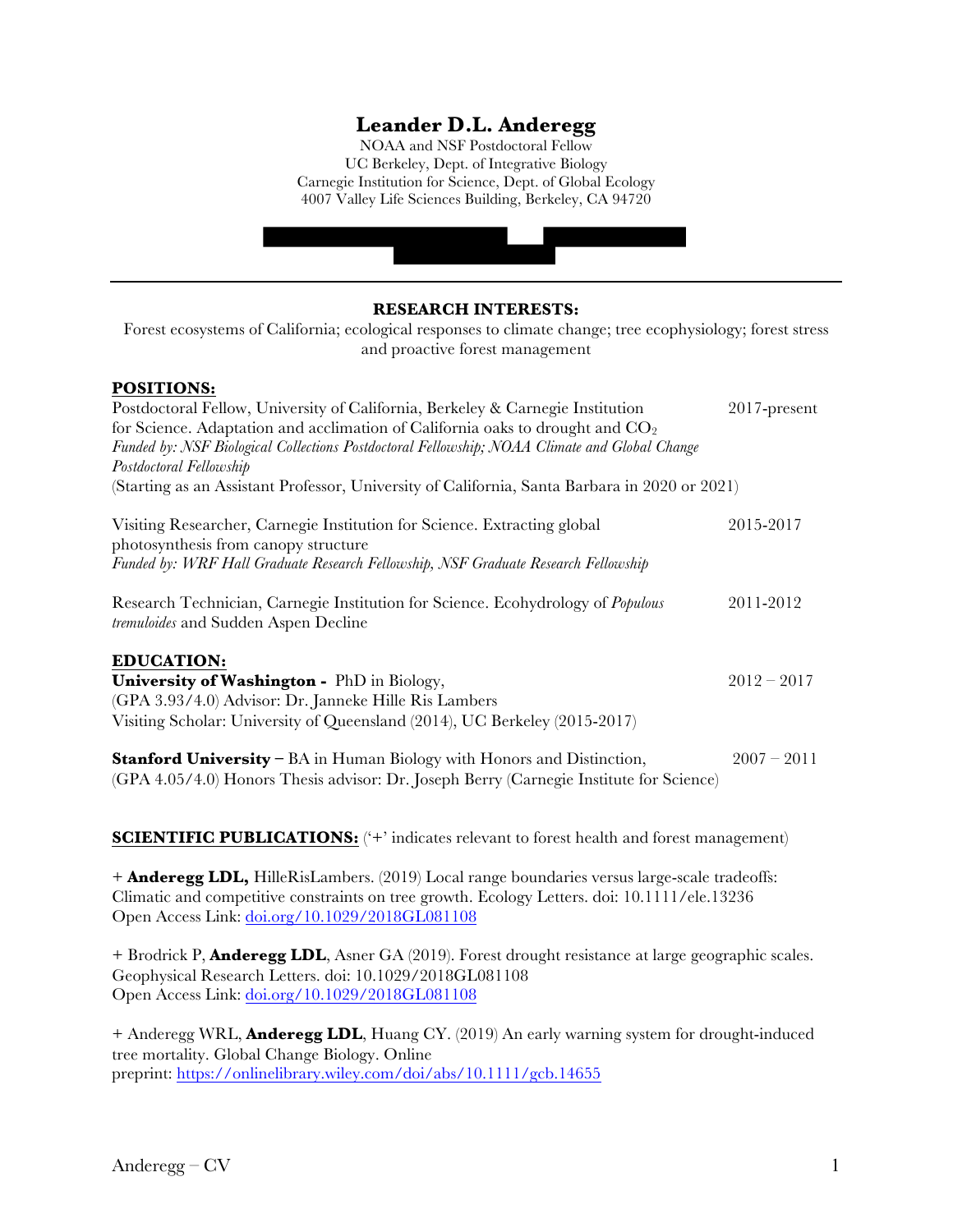+ Trugman A, **Anderegg LDL**, Wolfe BT, Birmi B, Ruehr NK, Detto M, Bartlett MK, Anderegg WRL. (accepted) Climate and plant trait strategies determine tree carbon allocation to leaves and mediate future forest productivity. Global Change Biology

**Anderegg LDL**, Berner L, Badgley G, Sethi ML, Law BE, HilleRisLambers J. (2018) Within-species patterns challenge our understanding of the Leaf Economics Spectrum. Ecology Letters. 21:734-744 doi: 10.1111/ele.12945

+ Fontes CG, Dawson TE, Jardine K, McDowell N, Gimenez B, **Anderegg LDL**, Negron-Juarez R, Higuchi N, Fine P, Araújo AC, Chambers JQ (2018) Dry and hot: the hydraulic consequences of a climate change-type drought for Amazonian trees. Proceedings of the Royal Society, Biology. 373: 20180209. http://dx.doi.org/10.1098/rstb.2018.0209

+ Legendre-Fixx M, **Anderegg LDL**, Ettinger AK, HilleRisLambers J. (2018) Influences of climatic context and species identity on sub-alpine conifer growth. Forests. 9:1 doi:10.3390/f9010001

+ Reynolds VE, **Anderegg LDL**, Loy X, HilleRisLambers J, Mayfield MM. (2017) Unexpected drought resilience strategies of four *Brachychiton* species. Tree Physiology. doi: 10.1093/treephys/tpx143

Baird A, **Anderegg LDL**, Lacey M, HilleRisLambers J, Van Volkenburgh E. (2017) Comparative leaf growth strategies in response to water stress and shade: Uncovering an ecophysiological role for leaf mass per area (LMA) in *Popoulus tremuloides.* Tree Physiology. doi: 10.1093/treephys/tpx035

+ Adams, H.D., et al. (62 more authors including **LDL Anderegg**). (2017) A multi-species synthesis of physiological mechanisms in drought-induced tree mortality*.* Nature Ecology and Evolution. doi:10.1038/s41559-017-0248-x

+ **Anderegg LDL**, HilleRisLambers J. (2016) Drought stress causes range limits in two tree species via different physiological mechanisms. Global Change Biology. 22:1029-1045. doi: 10.1111/gcb.13148

+ HilleRisLambers J, **Anderegg LDL,** Breckheimer I, Burns K, Ettinger A, Franklin J, Freund J, Ford KR, Kroiss SJ. (2015) Implications of climate change for turnover in forest composition: a case study from Mt. Rainier National Park. Northwest Science*.* 89(3):201-218. doi:10.3955/046.089.0304

+ Anderegg WRL, **Anderegg LDL**, Berry JA, Field CB. (2014) Whole-tree hydraulic conductance and assimilation during drought-induced aspen forest die-off*.* Oecologia. 175:11-23. doi:10.1007/s00442-013- 2875-5

+ **Anderegg LDL**\*, Anderegg WRL\*, Abatzoglou J, Hausladen AM, Berry JA (2013) Drought characteristics' role in widespread aspen forest mortality across Colorado, USA. Global Change Biology 19:1526–1537. doi: 10.1111/gcb.12146. \* these authors contributed equally

+ **Anderegg LDL**, Anderegg WRL, Berry JA. (2013) Not all droughts are created equal: translating meteorological drought into woody plant mortality. Tree physiology 33(7): 672-683. doi:10.1093/treephys/tpt044.

+ Anderegg WRL, Kane JM, **Anderegg LDL**. (2013) Consequences of widespread tree mortality triggered by drought and temperature stress. Nature Climate Change. 3:30-37. doi:10.1038/nclimate1635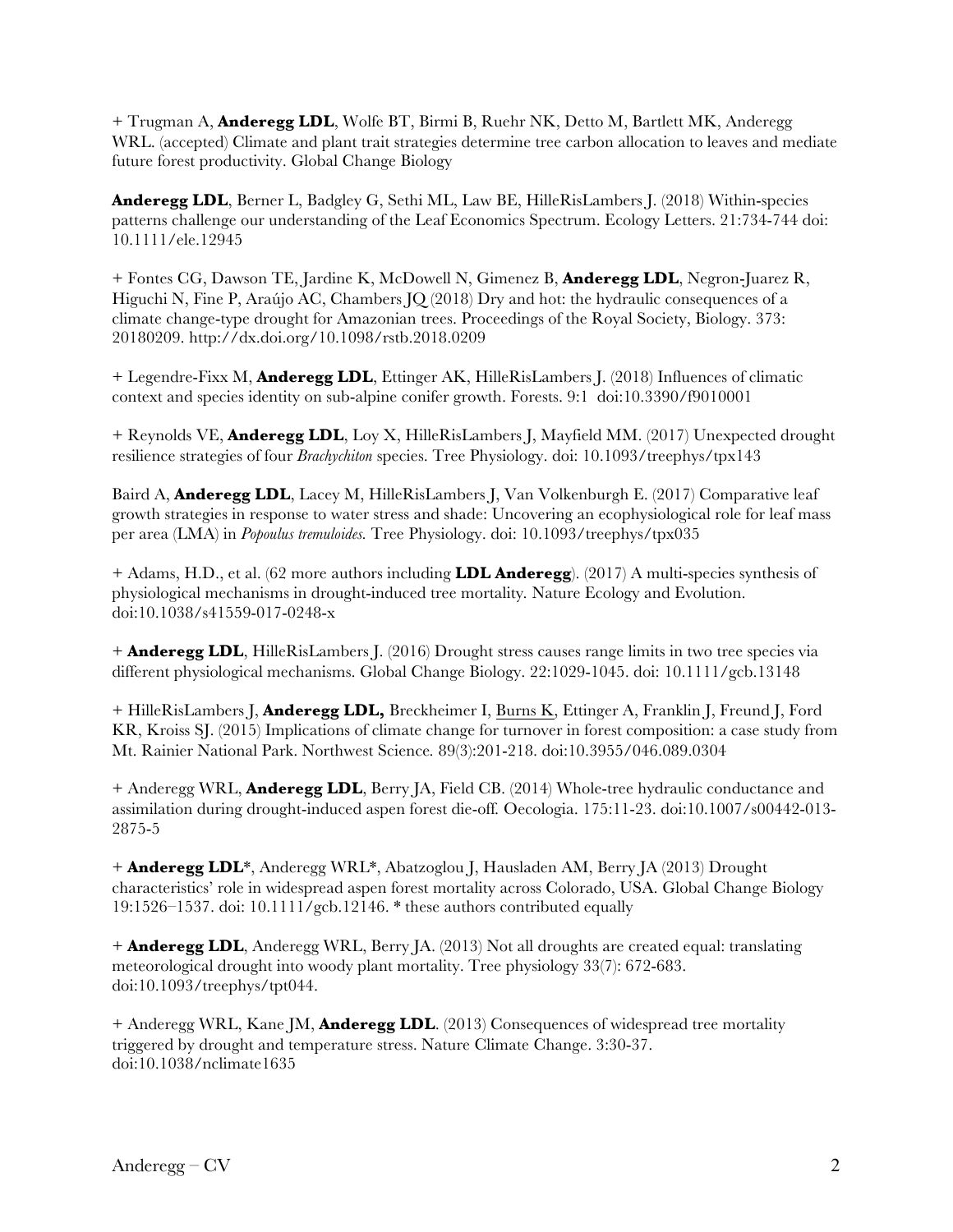+ Anderegg WRL, Plavcova L, **Anderegg LDL**, Hacke U, Berry JA. (2013) Drought's legacy: Hydraulic deterioration underlies widespread aspen forest die-off and portends increased future risk. Global Change Biology. 19:1188-1196. doi: 10.1111/gcb.12100

+ Anderegg WRL, **Anderegg LDL**. (2013) Carbon and hydraulic changes in experimental droughtinduced mortality of two contrasting conifer species. Tree Physiology. 33:252-260. doi:10.1093/treephys/tpt016.

+ Anderegg WRL, Berry JA, Smith DD, Sperry JS, **Anderegg LDL**, Field CB. (2012) The roles of hydraulic and carbon stress in a wide spread climate-induced forest die-off. Proceedings of the National Academy of Science US. 109:233-237. doi:10.1073/pnas.1107891109

+ Anderegg WRL, **Anderegg LDL**, Sherman C, Karpe DS. (2012) Effects of widespread droughtinduced aspen mortality on understory plants. Conservation Biology. 26(7):1082-1090. doi: 10.1111/j.1523-1739.2012.01913.x

#### *In submission (manuscript available upon request):*

Badgley GM\*, **Anderegg LDL**\*, Field CB, Berry JA. An ecologically-based approach to terrestrial primary productivity. *In submission.* Preprinted posted to EarthArXive July 2018: https://doi.org/10.31223/osf.io/s6t3z \* these authors contributed equally

**Anderegg LDL**, Loy X, Markham IP, Elmer C, Hovenden MJ, HilleRisLambers J, Mayfield MM. Aridity drives coordinated trait shifts but not decreased trait variance across the geographic range of eight Australian trees. *In submission*

Zeng Y, Badgley GM, Kornfeld A, **Anderegg LDL**, Liu Q, Xu B, Yang B, Yan K, Berry JA. A radiative transfer model for solar induced fluorescence using spectral invariants theory *In submission*

# **INVITED SEMINARS TO CALIFORNIA LAND MANAGERS**

Anderegg, LDL et al. (June 2019) Forests, water and the rapidly changing West. WESTCAS annual meeting, San Diego.

Anderegg, LDL et al. (Oct 2016) How drought characteristics interact with tree physiology to kill trees (or not): A case study from Colorado. Natural Areas Conference, UC Davis.

Anderegg, LDL, Anderegg, WRL, Berry, JA, Field, CB. (Nov 2013) From Drought to Death: The ecohydrology and physiology of sudden aspen decline. Annual California Forest Pest Council Meeting, Sacramento, CA.

### **GRANTS & AWARDS**

Thomas Jefferson Fund with endorsement from the Make Our Plant Great Again 2018 Initiative (PI with L Lamarque at U Bordeaux, \$20,000)

France-Berkeley Fund collaborative grant (with R Skelton & TE Dawson, UC Berkeley 2018 and S Delzon, U Bordeaux, \$10,000)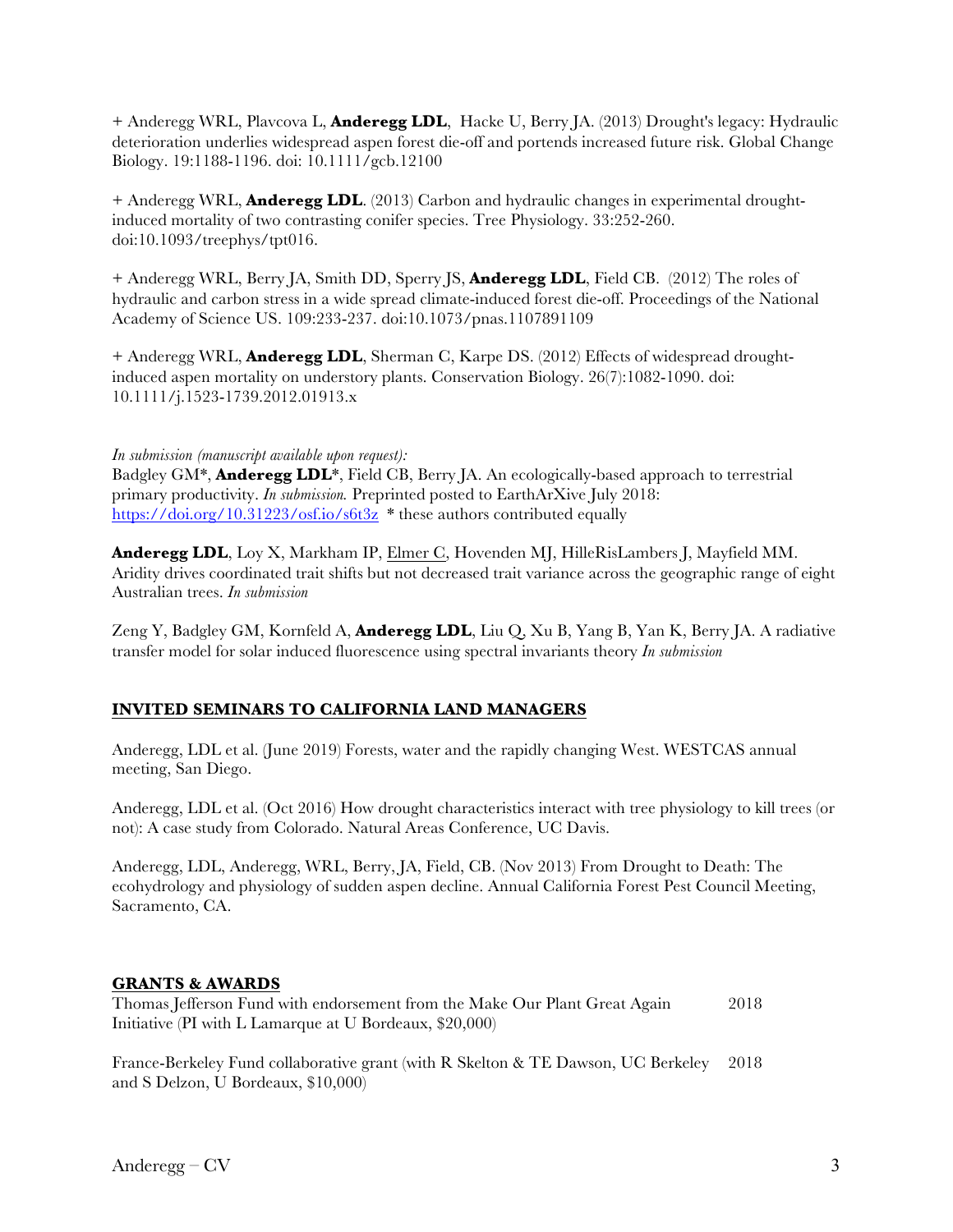| NSF Biological Collections Postdoctoral Fellowship                                                                                                                     | 2017 |
|------------------------------------------------------------------------------------------------------------------------------------------------------------------------|------|
| NOAA Climate and Global Change Postdoctoral Fellowship                                                                                                                 | 2017 |
| Billings Award Honorable Mention for oral presentation at ESA Annual Meeting                                                                                           | 2017 |
| Decagon Harris Award (\$5,000)                                                                                                                                         | 2016 |
| NSF Doctoral Dissertation Improvement Grant (\$13,000)                                                                                                                 | 2015 |
| WRF Hall Research Fellowship, University of Washington                                                                                                                 | 2015 |
| WRF Hall Research Grant, University of Washington (\$4,425)                                                                                                            | 2015 |
| ESA Physiological Ecology Travel Award (\$500)                                                                                                                         | 2015 |
| National Geographic Society Young Explorers Grant (\$5,000)                                                                                                            | 2014 |
| NSF Graduate Research Opportunities Worldwide (GROW - \$8,000)                                                                                                         | 2014 |
| Dean's Visualization Prize: awarded to two top data visualization portfolios from<br>"Beautiful Graphics in R" seminar. Figure retweeted by Edward Tufte               | 2014 |
| Charles Redd Center for Western Studies, Bringham Young University (\$1500)                                                                                            | 2014 |
| Edwards Award, UW Department of Biology (\$1250)                                                                                                                       | 2014 |
| American Alpine Club Research Grant (\$800)                                                                                                                            | 2014 |
| Sigma Xi Research Grant in Aid (\$600)                                                                                                                                 | 2014 |
| Wingfield/Ramenofsky Research Award, UW Department of Biology: (\$700)                                                                                                 | 2013 |
| National Science Foundation (NSF) Graduate Research Fellowship                                                                                                         | 2012 |
| Achievement Rewards for College Scientists (ARCS) Foundation Fellowship: (\$17,500)                                                                                    | 2012 |
| David M. Kennedy Honors Thesis Prize: awarded to top four honors theses at<br>Stanford University: top honors thesis in the School of Humanities and Sciences          | 2011 |
| Deans' Award for Academic Accomplishment: awarded to 10 Stanford undergraduates<br>for academic, research, or intellectual accomplishments                             | 2011 |
| Firestone Medal for Excellence in Undergraduate Achievement: awarded to ~top 10%<br>of Stanford undergraduate honors theses in social science, science and engineering | 2011 |
| J.E. Wallace Sterling Award for Scholastic Achievement: awarded to top 25 Stanford<br>undergraduate GPAs in School of Humanities and Sciences                          | 2011 |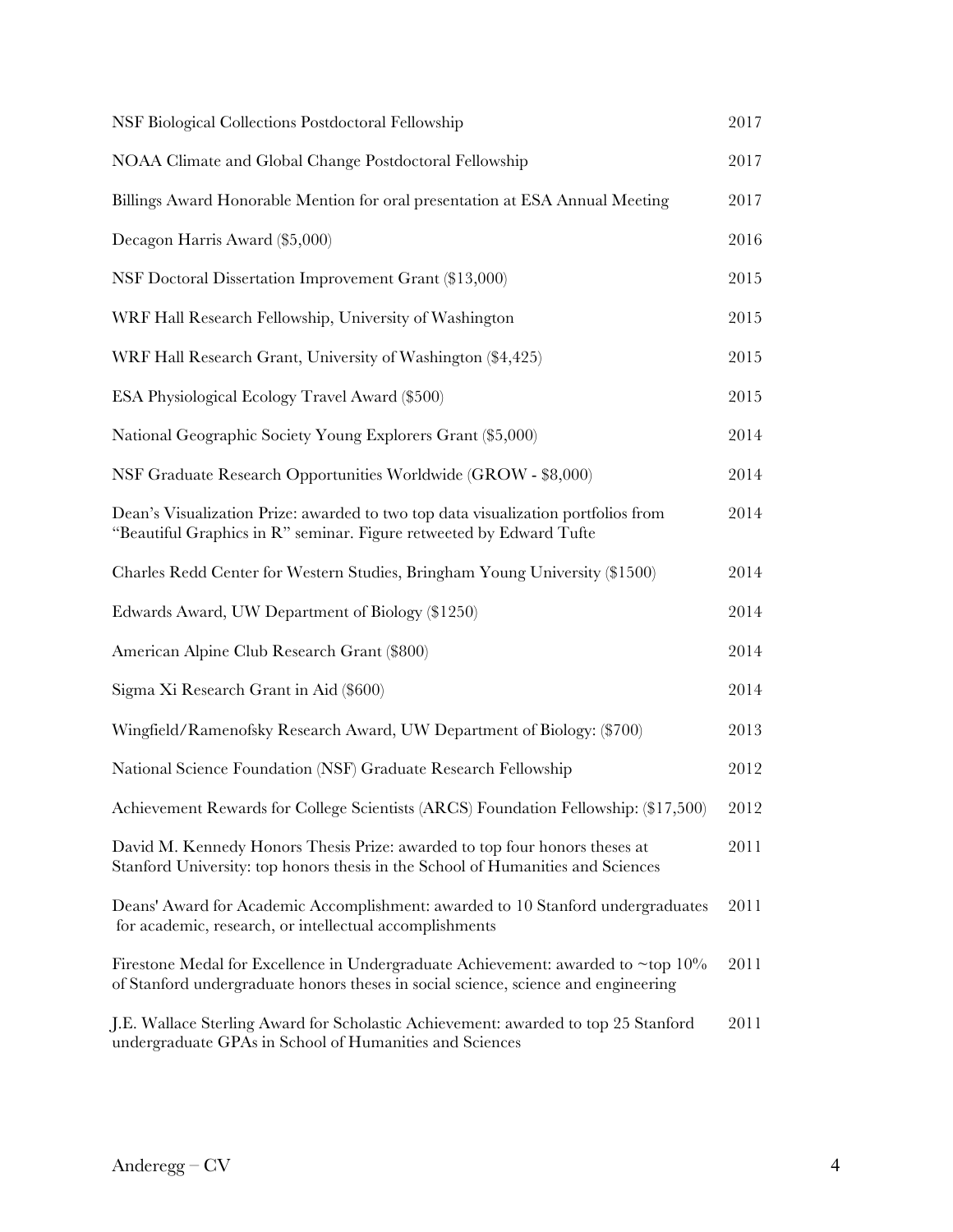# **TEACHING & MENTORING**

**Honors student mentor** (Australian equivalent to U.S. masters):

- Christina Elmer, University of Queensland, AU. *Investigating interspecific trade-offs* 2015-2016 *between drought tolerance and competitive ability in eight Tasmanian Eucalypt species*
- Victoria Reynolds, University of Queensland, AU. *Assessing the prevalence of* 2014-2015 *trade-offs between drought tolerance and competitive ability in six tree species of the Bunya Mountains*  (see Reynolds et al. 2017)

### Und

|                | Undergraduate mentor:                                                                                                                                                                                                                                                                                                 |              |
|----------------|-----------------------------------------------------------------------------------------------------------------------------------------------------------------------------------------------------------------------------------------------------------------------------------------------------------------------|--------------|
|                | Monica Lee, University of California, Berkeley. Aging xylem and blue oak hydraulics                                                                                                                                                                                                                                   | 2018-present |
| $\bullet$      | Becca Nelson, Stanford University. Predicting stem wood density from branch density<br>and plant characteristics                                                                                                                                                                                                      | 2016-present |
| $\bullet$      | Myesa Legendre-Fixx, University of Washington. Influences of climatic context and<br>species identity on sub-alpine conifer growth (see Legendre-Fixx et al. 2018)                                                                                                                                                    | 2016-2017    |
| $\bullet$      | Alec Baird, University of Washington. Uncoveringan ecophysiological role for leaf mass<br>per area (LMA) in Populus tremuloides (see Baird et al. 2017) Recipient of the<br>Fry-Hoston-Rigg Research Award, Prof Franco Award, Mary Gates Research<br>Grant, Garden Club of America Research Grant, ASPB Travel Grant | 2014-2017    |
| $\bullet$      | Deneiges Murrey, University of Washington, Within-species variation in resistance<br>to freeze-thaw embolism in a montane gymnosperm and angiosperm Recipient of the<br>Fry-Hoston-Rigg Research Award                                                                                                                | 2014         |
| $\bullet$      | June Landenburger, University of Washington, Ecotypic variation and plasticity<br>in seedling morphology and physiology of two conifers Recipient of Mary Gates<br>Research Grant                                                                                                                                     | 2013-2014    |
| $\bullet$      | Kimberly Pham, Stanford University, The aspens are coming: aspens invade meadows<br>faster at high elevations than low elevations Woods Institute Mentoring<br>Undergraduates in Interdisciplinary Research (MUIR) summer project                                                                                     | 2011         |
|                | supervised 21 undergraduate lab assistants to date                                                                                                                                                                                                                                                                    | 2013-present |
|                | Teaching Assistant, University of Washington, BIOL 200 Introductory Biology                                                                                                                                                                                                                                           | Winter 2013  |
|                | Teaching Assistant, University of Washington, BIOL 433 Marine Ecology                                                                                                                                                                                                                                                 | Spring 2013  |
|                | <b>Guest Lecturer:</b>                                                                                                                                                                                                                                                                                                |              |
|                | Stanford University, Continuing Studies: Climate Change Solutions                                                                                                                                                                                                                                                     | 2019         |
| ۰              | Stanford University, Biosphere-Atmosphere Interactions                                                                                                                                                                                                                                                                | 2018, 2019   |
| $\blacksquare$ | UC Berkeley, Plant Ecophysiology                                                                                                                                                                                                                                                                                      | 2018         |
|                | Stanford Summer Institute, Environmental Studies                                                                                                                                                                                                                                                                      | 2017         |

- University of Washington, Plant Ecophysiology 2015

K-12 guest teaching: tested climate change ecology curricula at MCHS High School, 2009-present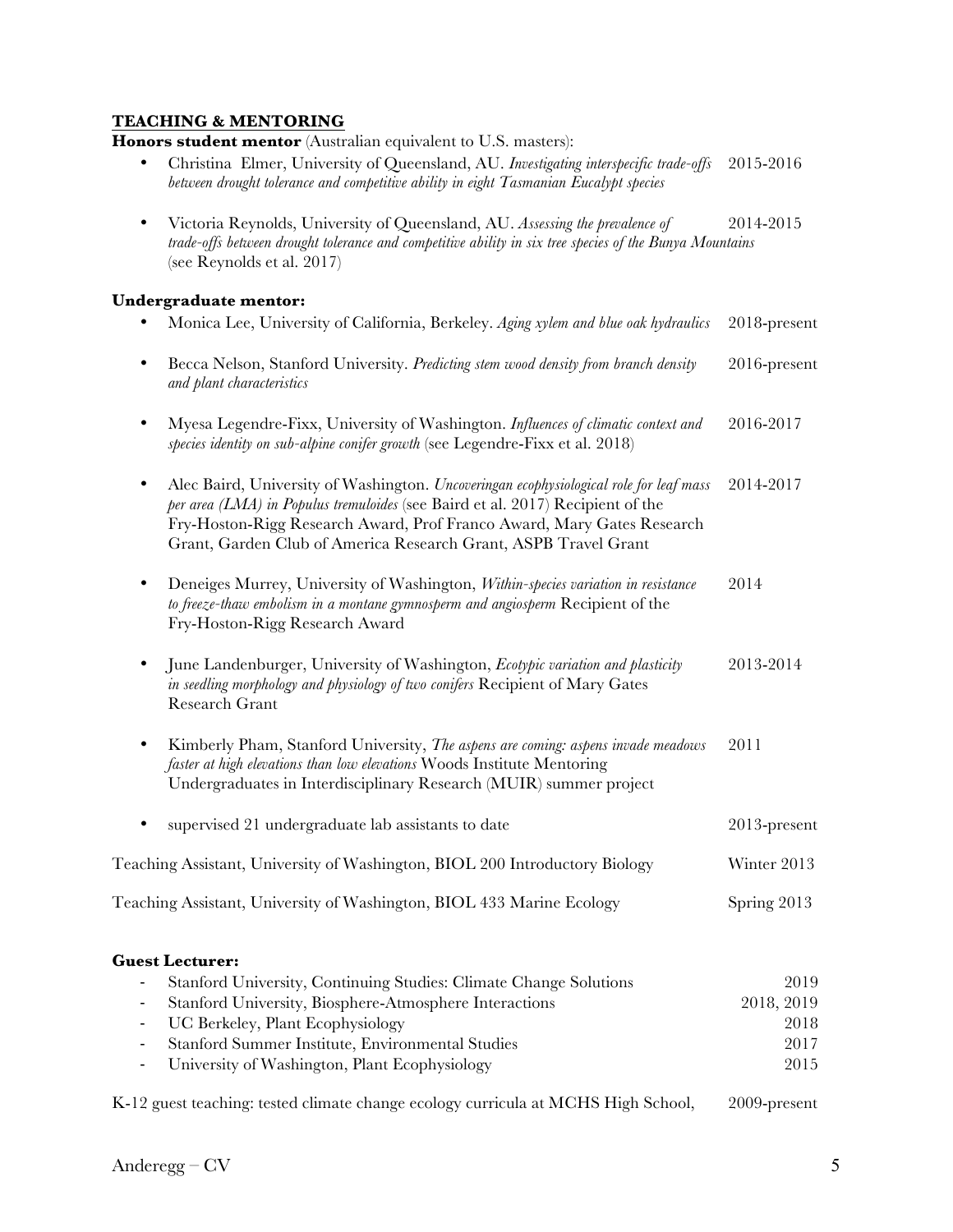Cortez, CO (2009); Corbett High School, Corbett, OR (2012); Alkai Elementary School, Seattle, WA (2014); Stanford Pre-collegiate Summer Institute, Stanford, CA (2016)

### **SERVICE & OUTREACH**

Professional Society member: Society of American Foresters, Ecological Society of America, Sigma Xi Scientific Society, American Geophysical Union

Peer Reviewer: Proceedings of the National Academy of Sciences USA, Science Advances, Global Change Biology, Ecology Letters, New Phytologist, Geophysical Research Letters, Nature Ecology & Evolution, Ecology, Global Ecology and Biogeography, Conservation Biology, PLOS One, BioScience, Science of the Total Environment, Tree Physiology, Forest Ecology and Management, Functional Ecology, Forests, Agricultural and Forest Meteorology, WIRes, Oecologia, Remote Sensing of Environment, Austral Ecology

Grant Reviewer: National Science Foundation (ad hoc), Hawaii SeaGrant, Chilean National Science and Technology Commission, BARD - The US-Israel Agricultural Research & Development Fund

Representative to the President, Carnegie Dept. of Global Ecology Collaborative Workplace Initiative (co-founder, 2018-present)

Departmental Representative, Carnegie Institution Postdoctoral Association (2018-present)

Member, Carnegie Global Ecology Seminar Committee (2017-present)

Guest lecture on forestry science, East Palo Alto CANOPY highschool forestry club (2017-present)

Mentor in the Strategies for Ecology Education, Diversity and Sustainability (SEEDS) program of the Ecological Society of America (2016-present)

Mentor in the Undergraduate Mentoring Program of the American Geophysical Union (2017-present)

Educurious Biology Expert (2015-present)

Faculty meeting graduate student representative (2013-2015)

Botanical Greenhouse Docent, University of Washington (2013-2016)

Botmobile UW Botatnical Greenhouse mobile outreach member (2015)

Developed  $\frac{1}{2}$  day science module for  $4<sup>th</sup>$ -5<sup>th</sup> grade titled "Trees: Nature's time machine" (2014)

Developed  $\frac{1}{2}$  day science module for  $10^{th}$ -12<sup>th</sup> grade titled "The Ecology of Climate Change" (2016)

#### **Non-scientific writing and Research In the News**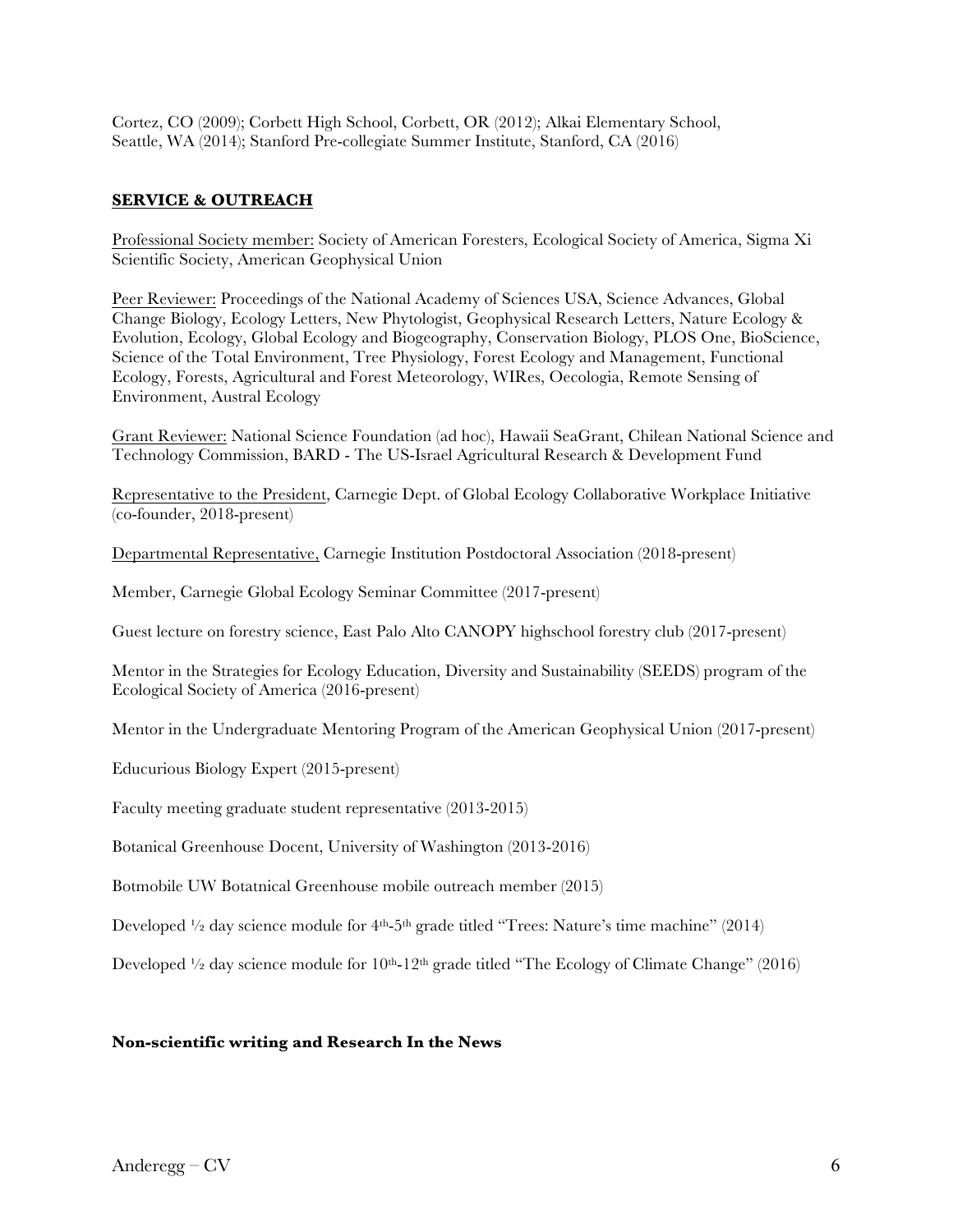- interview about forest die-off and why I'm a biologist on Generation Anthropocene podcast (https://www.genanthro.com/2017/06/22/telltale-signs/)
- Writing featured on UW Biology SciPos blog (e.g. on inspiring women in science: http://scipos.blogspot.com/2015/10/ada-lovelace-day.html, or on recent publications: http://scipos.blogspot.com/2015/12/grad-publication-leander-anderegg.html)
- Paper cited in xkcd webcomic (Anderegg & Anderegg 2013 in http://what-if.xkcd.com/103/)
- Tree core data visualization figure retweeted by Edward Tufte ( $@EdwardT$ ufte,  $3/24/14$ )

### *Coverage of Anderegg & HilleRisLambers 2019:*

ScienceDaily, EurekaAlert by AAAS, Phys.org, "Predicting how forests in the western US will respond to changing climate" (https://www.sciencedaily.com/releases/2019/02/190225123550.htm)

### *Coverage of Anderegg & HilleRisLambers 2016:*

- Discovery Channel: "How trees try to cope with climate change"(http://news.discovery.com/earth/plants/how-trees-try-to-cope-with-climate-change-151214.htm)
- Environmental Monitor: "With drought, some western trees hunker down while others give up" (http://www.fondriest.com/news/with-drought-some-western-trees-hunker-down-while-othersgive-up.htm)
- UW Today "Trees either hunker down or press on in a drying and warming western U.S. climate" (http://www.washington.edu/news/2015/12/10/trees-either-hunker-down-or-presson-in-a-drying-and-warming-western-u-s-climate/)
- Futurity: "Trees take divergent paths to beat the heat" (http://www.futurity.org/trees-copingclimate-change-1081502/)
- Skogr Aektin (if you read Icelandic: http://www.skogur.is/um-skograekt-rikisins/frettir/nr/2742)

### *Coverage of Sudden Aspen Decline research (2011-2014)*

- New Scientist: "Dying aspen trees sound alarm for world's forests"
- Huffington Post: "Climate change stress killing forests, and why it matters"
- United Press International: "Drought blamed for Colorado tree die-off"
- Summit County Citizen Voice: "Colorado aspen woes linked to extreme summer heat"
- RedOrbit: "Majestic Colorado aspens devastated by hotter temperatures"
- Durango Herald: "Shrubs winning race"

### **PROFESSIONAL REFERENCES:**

Dr. Todd Dawson Professor Department of Environmental Science, Policy and Management University of California, Berkeley Berkeley, CA (510) 642-6090 tdawson@berkeley.edu

Dr. Janneke Hille Ris Lambers (Dissertation advisor) Walker Endowed Professor of Natural History Biology Department University of Washington, Seattle